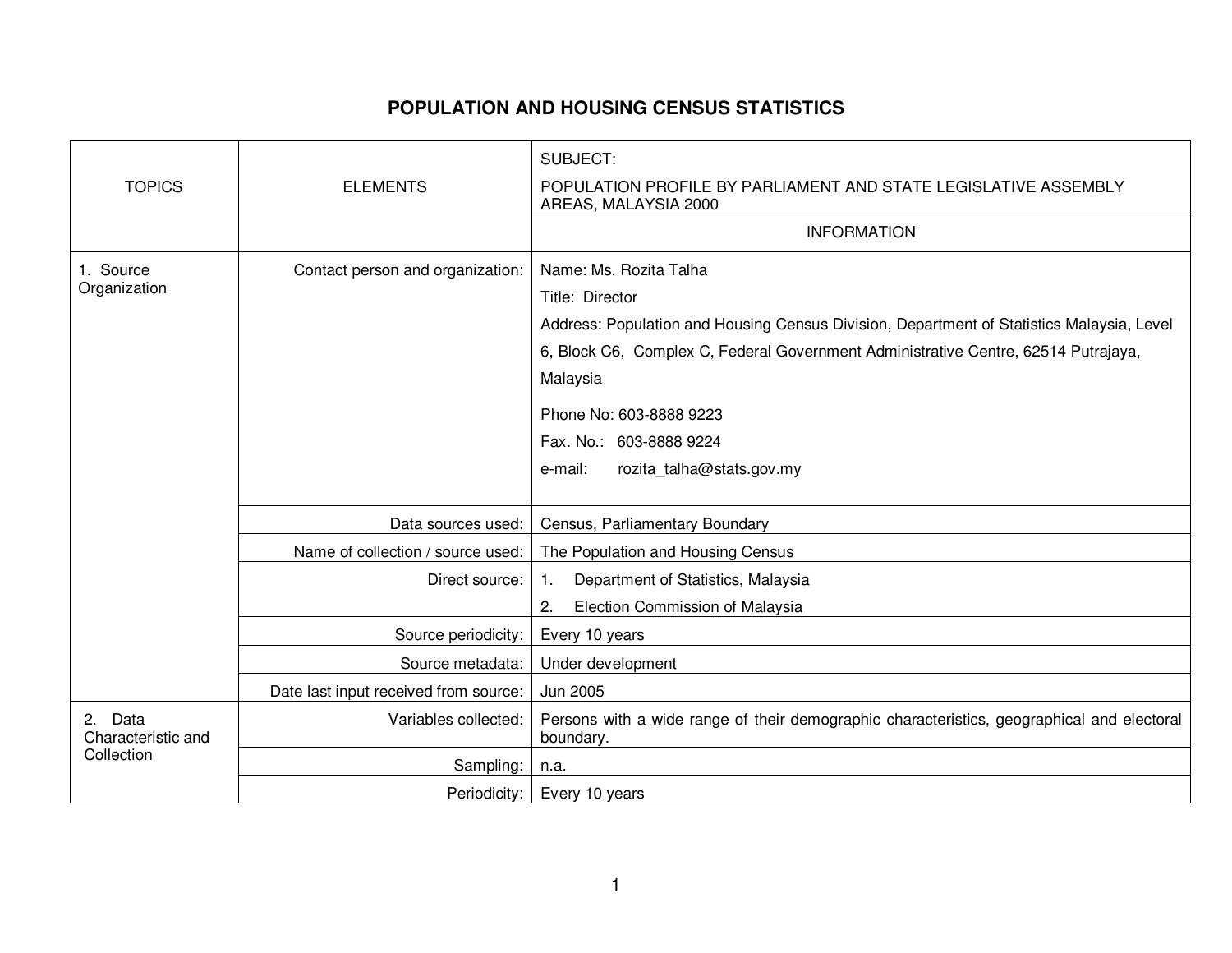|                                                               | Reference period:                             | Census Day $-5$ July 2000                                                                                                                            |
|---------------------------------------------------------------|-----------------------------------------------|------------------------------------------------------------------------------------------------------------------------------------------------------|
|                                                               | Base period:                                  | 2000                                                                                                                                                 |
|                                                               | Date last updated:                            | 2000                                                                                                                                                 |
|                                                               | Link to release calendar:                     | n.a.                                                                                                                                                 |
|                                                               | Other data characteristics and<br>collection: | n.a.                                                                                                                                                 |
| 3. Statistical<br>Population and<br>Scope of the Data         | Statistical population:                       | All Households                                                                                                                                       |
|                                                               | Geographical coverage:                        | Electoral boundary, state and Malaysia                                                                                                               |
|                                                               | Sector coverage:                              | n.a.                                                                                                                                                 |
|                                                               | Institutional coverage:                       | n.a.                                                                                                                                                 |
|                                                               | Item coverage                                 | n.a.                                                                                                                                                 |
|                                                               | Population coverage:                          | All Households                                                                                                                                       |
|                                                               | Product coverage:                             | n.a.                                                                                                                                                 |
|                                                               | Other coverage:                               | n.a.                                                                                                                                                 |
| 4. Statistical<br>Concepts and<br><b>Classifications Used</b> | Key statistical concepts used:                | Demography and Household concepts based on Principles and Recommendations for<br>Population and Housing Census, Revision 1 United Nation guidelines. |
|                                                               | Classifications used:                         | n.a.                                                                                                                                                 |
| 5. Statistical<br>Computation and<br>Dissemination            | Aggregation and consolidation:                | n.a.                                                                                                                                                 |
|                                                               | Estimation:                                   | n.a.                                                                                                                                                 |
|                                                               | Imputation:                                   | n.a.                                                                                                                                                 |
|                                                               | Transformations:                              | n.a.                                                                                                                                                 |
|                                                               | Validation:                                   | n.a.                                                                                                                                                 |
|                                                               | Index type:                                   | n.a.                                                                                                                                                 |
|                                                               | Weights:                                      | n.a.                                                                                                                                                 |
|                                                               | Seasonal adjustment:                          | n.a.                                                                                                                                                 |
|                                                               | Other computation and adjustments:            | n.a.                                                                                                                                                 |